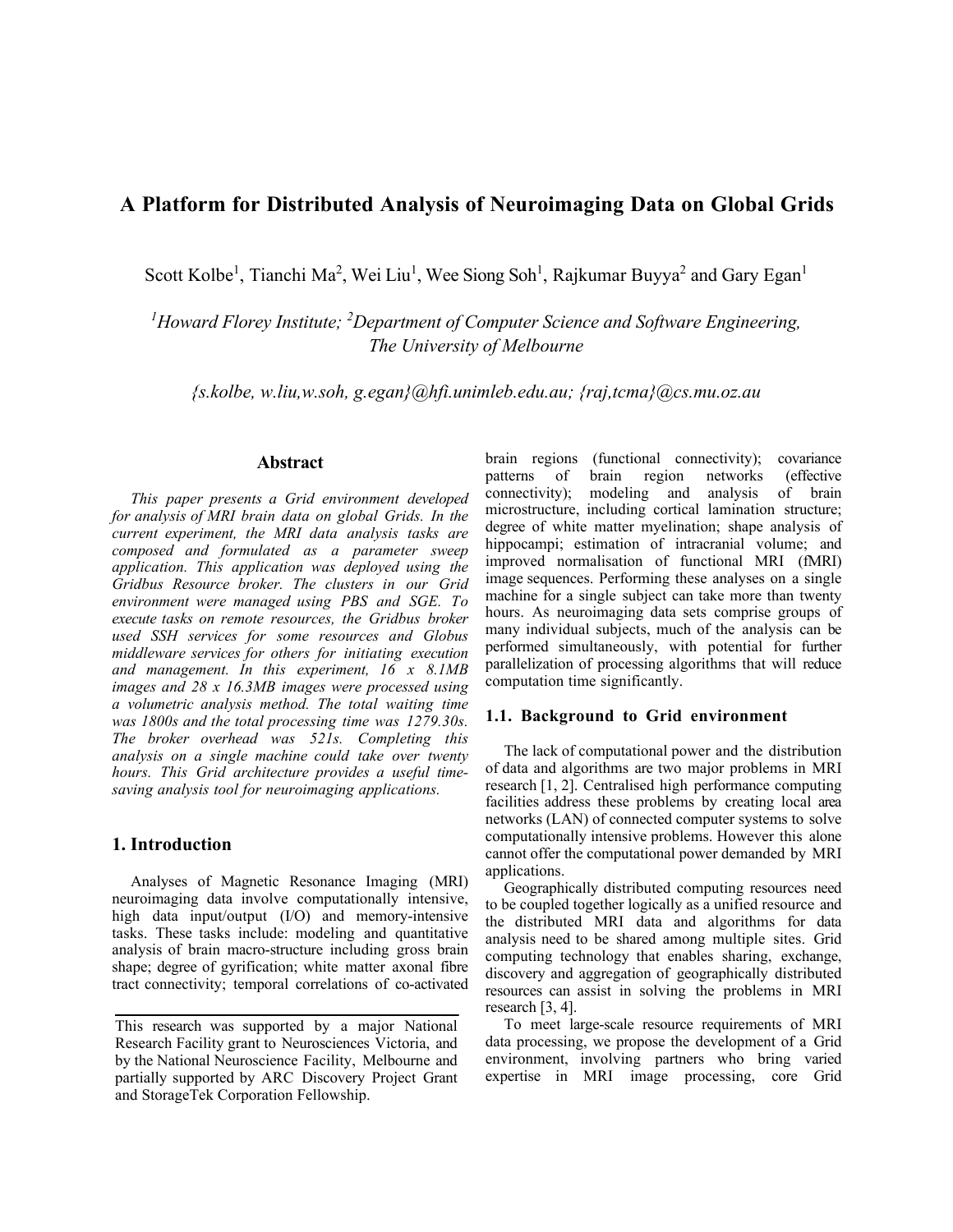

Figure 1. Grid architecture and users schematic view

computing, and infrastructure provision. The project aims to integrate local resources with state and national resources, which can interoperate with international infrastructure such as the Biomedical Informatics Research Network (BIRN) in the USA.

This paper details the use of a multi-site Grid computing facility to analyse the volumetric components of 44 structural brain images. This software enables grey and white matter and ventricular cerebrospinal fluid (CSF) volumes to be calculated directly from MRI images. However the image processing operations are computationally intensive and require large investments of time and computing power for analysis of large groups of subjects. The following experiments demonstrate the time saved by distributing computations into a Grid environment.

# 2. Grid Architecture for Neuroimaging Analysis

The Grid environment addresses the problem of excessive wait time for analyses of large MRI image data sets, which currently lowers the productivity of researchers significantly. By targeting this research bottleneck, research results can be obtained sooner. By deployment of the Grid facility, other neuroscience researchers in Australia will have the opportunity to take part in collaborative research. This will benefit researchers by providing access to pooled data and computing resources while increasing collaboration by enabling sharing of results.

Figure 1 shows the schematic view of the Grid computing strategy for MRI analysis. This infrastructure is designed to enable the large-scale exchange of MRI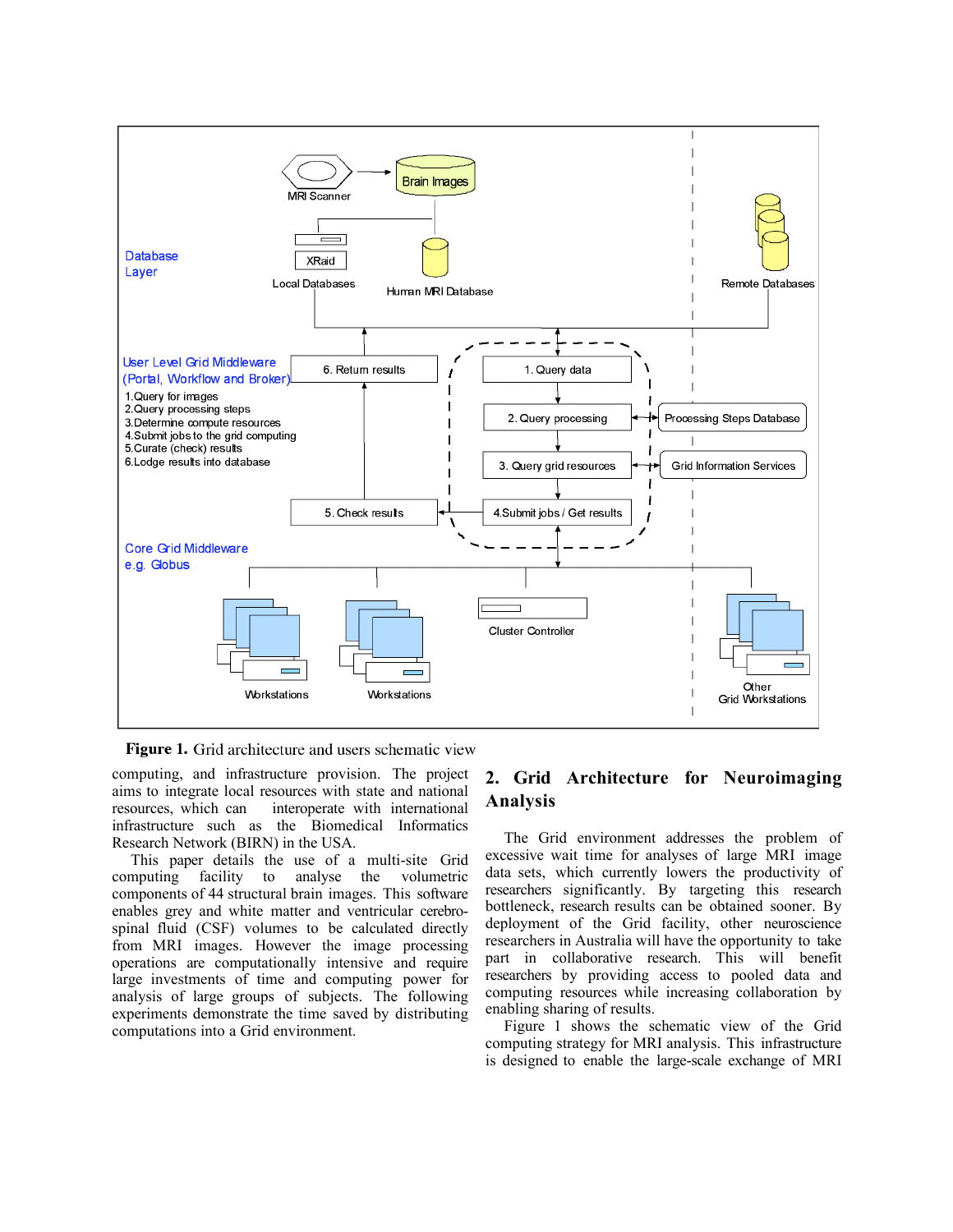data, as well as the exchange, development and evaluation of MRI analysis software tools (algorithms).

To establish a Grid environment, middleware tools [5] are needed to support services such as security, uniform access, resource management, scheduling, application composition, computational economy, and accounting. One widely used Grid middleware software is the Globus Toolkit [6,7] which offers resource management (GRAM), data management (GridFTP), and information services (MDS).

Although the Globus Toolkit provides the basic services and libraries needed to build computational Grids, development and deployment of Grid applications are often knowledge-specific and therefore still present challenges for Grid system developers. Currently it is difficult to reuse software modules developed and deployed directly on top of the Grid service layer (core middleware layer) because of the close integration of application specific code. Therefore, the implementation of a user level middleware layer will provide a set of tools to simplify and optimize the development and deployment of future Grid applications. In particular the Grid middleware tools we propose will allow for an abstracted implementation by hiding Grid resource specific details and providing application programming interfaces (API) for most of the generic functions needed by Grid applications. Thus MRI or any other future Grid applications developed using proposed user-level middleware services will require predominantly application specific code. Gridbus Resource Broker can be used for composition and formulation of MRI analysis tasks for Grid application and deployment on multifarious platforms in Global Grid.

# 3. Data Analysis Methods

#### 3.1. MRI parameters

MRI image data for forty-four participants were obtained. MRI scans were performed on a Signa 1.5-T scanner (General Electric, Milwaukee, WI, USA). T1 weighted Fast Spoiled GRASS images (TE =2.2ms, TR  $=11.3$ ms, 124 slices, 256 x 256 pixel matrix and 18.6 cm field of view). Images were converted to ANALYZE format [Mayo Clinic, Rochester, MN], which consists of two files per image, a meta file and a binary data file.

# 3.2. Data Analysis

Data was analysed using three software tools contained in the FSL brain image analysis software package (Analysis Group, FMRIB, Oxford University, UK). First the skull was automatically removed using the Brain Extraction Tool (BET) [8]. BET firstly analyses the intensity histogram of the image to find "robust" lower and upper intensity values and a rough brain/non-brain surface. This surface is used to calculate the centre of gravity of the head and approximate head size. From this centre of gravity a tessellated sphere is inflated and deformed to find a solution to the brain's external surface. This process is re-run with a higher smoothness constraint if the initial deformation does not produce a clean result. All extraneous matter is removed leaving an image of the brain only.

After extraction, the FLIRT linear image registration program [9] was used to register the skull to a reference image skull and then normalize the brain using the same transformation. FLIRT uses voxel intensities and various user selectable cost functions to produce a registration solution that is robust to local minima. Using the skull size as the registration constraint avoids losing volumetric data from the brain itself.

The FAST segmentation tool [10] was used to segment the brain into white matter, grey matter, and CSF and calculate the volumes of each segment. The FAST algorithm uses a hidden Markov random field (HMRF) model to create probabilistic maps of segmented volumes using neighbouring voxel intensity information in three dimensions. Figure 2 shows the steps involved in the analysis of a single subject.



**Figure 2. Schematic view of processing** steps involved in volumetric analysis of **MRI data.**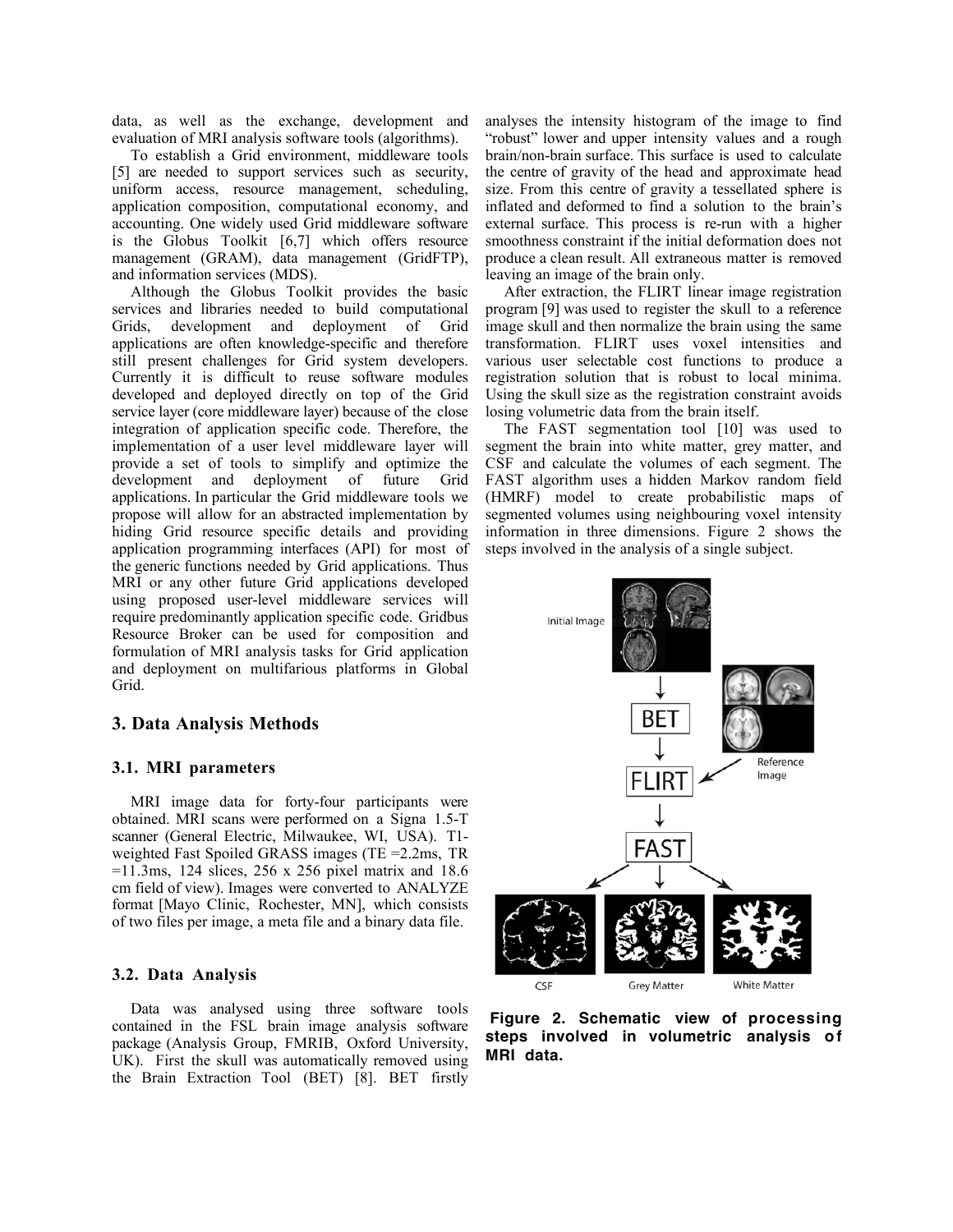Statistical analyses were performed using SPSS-11 for OS X (Mackiev Software, Kiev, Ukraine). To assess the determinates of total brain volume, a multivariate linear regression was used with white matter volume and grey matter volume as independent variables and total brain volume as the outcome variable. These results were then graphed as functions of age and regression variables calculated.

# 4. Application Composition and Analysis on Global Grids

#### 4.1. Application Composition

The MRI data analysis tasks were formulated as a parameter sweep and workflow application using XPML (XML-based Parametric Modeling Language). The application involved processing of MRI data image files, represented by a parameter "MRI\_ID". Figure 3 shows the XPML file describing the analysis operation.

A total of 44 MRI images with both image (.img) and header files (.hdr) were processed in the experiment. The files were distributed into a directory tree and a shell script linked the files into one directory with a standardised naming convention exp\_[\$N].[img/hdr] (e.g. exp\_22.img and exp\_22.hdr).

The five key parts of XPML code shown in Figure 3 are discussed below:

Part 1 defines the parameter-sweep, a variable *MRI\_ID* that varies from 1 to 44 steps. For each value, a new job will be created and assigned a *task*.

Part 2 specifies the memory requirement of each job which is transformed to platform specific instructions by the Gridbus broker.

Part 3 comprises several *copy* commands with the data source marked as *local* and destination marked as *node*; "local" refers to a resource from which the broker launches executions and "node" refers a Grid resource selected by the broker's scheduling algorithm for job execution. These copy operations are called *stage-in*. The Gridbus broker transfers files from the local node to

the remote execution node according to the stage-in commands. Note the variable *MRI\_ID* is used with a *\$* prefixed to indicate a substitution will occur using the value of *MRI\_ID* for each job.

Part 4 comprises a set of *execute* commands which are carried out on the remote execution node. Variable substitution can also be used. The *execute* commands are executed sequentially.

Part 5 is comprised of *stage-out* commands responsible for collating results from various Grid resources and sending them to the user's workstation.

It requires the final output files of the application to be transferred back to the local node where the Gridbus broker sits. It can also be a third party node. Variable substitution is also used here.

#### 4.2. Resources and Setup

The resources used in the experiments consisted of 3 clusters located in Howard Florey Institute (HFI) in Melbourne; GRIDS Lab in Melbourne, and the Australian Partnership for Advanced Computing (APAC) in Canberra. The Belle Grid server served as a client running the Gridbus Broker from which the experiment was launched. Table 1 shows configuration details of these resources. The APAC cluster was running Globus middleware, while other clusters were running Sun N1 Grid Engine (SGE) and Portable Batch System (PBS) respectively and were accessed via an SSH channel. The broker is designed to support management of job execution on remote resources using SSH-based connection and execution in addition to Globus-based access. For the SGE or PBS cluster, we established an SSH channel for staging the input images to a proper client node and ran the job submission commands remotely.

For defining the clusters, the user is required to give the remote hostname, as well as other platform relative configurations (e.g. the queue setting, using of SSH, firewall enabled, type of shell…) to assist the Gridbus broker in submitting jobs correctly.

| Grid Resource,<br>Organisation          | <b>Cluster</b><br><b>Details</b> | <b>CPU/Memory</b>                         | OS               | <b>Middleware</b>                         | <b>Oueue</b><br>limit |
|-----------------------------------------|----------------------------------|-------------------------------------------|------------------|-------------------------------------------|-----------------------|
| Manjra Cluster,<br>Uni. of Melbourne    | 16 nodes, $x86$                  | Intel P4 2.4 GHz $/$ 512<br>MВ            | Linux RedHat 7.3 | SSH-based Access.<br>Open PBS             | 5                     |
| Mac Cluster: HFI                        | 12 nodes.<br>PowerPC             | Power G5 2 x $1.8$ GHz $/$ 2<br><b>GB</b> | Mac OS 10.3.9    | SSH, Sun N1 Grid<br>Engine 6 (SGE)        |                       |
| APAC, Canberra                          | 154 nodes, $x86$                 | Intel $P4 2.8$ GHz $/ 1$ GB               | Linux RedHat 8.0 | Globus Toolkit $2.4$ –<br>PBS job manager | 2                     |
| Belle Grid Server,<br>Uni. of Melbourne | Gridbus broker<br>client node    | Intel Xeon 2.8 GHz $*$ 4 /<br>$2$ GB      | Linux RedHat 8.0 | Gridbus Broker 2.2                        | N/A                   |

**Table 1: Australian Grid resources used in the experiment.**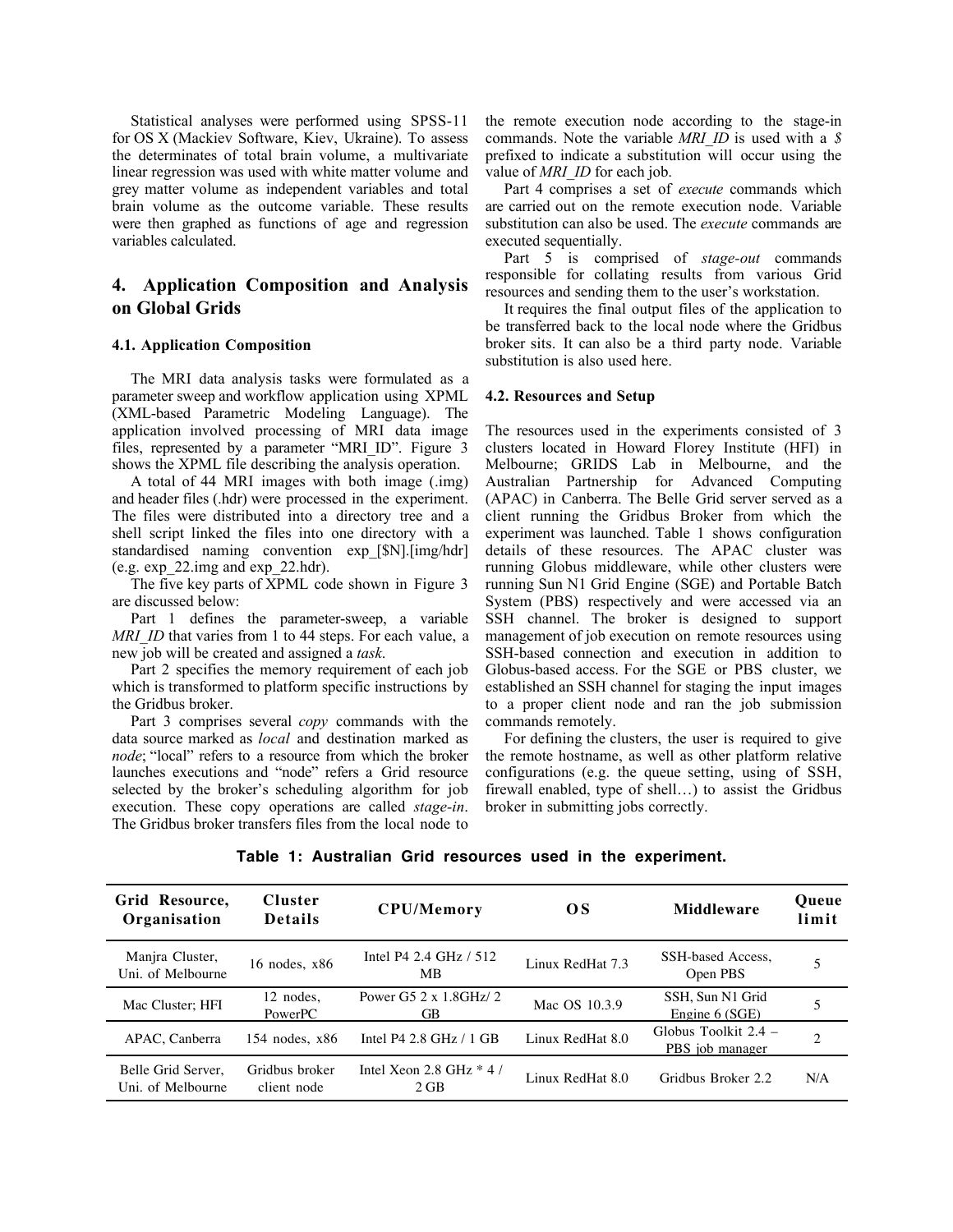

**Figure 3: XPML-based composition of MRI image Grid application.**

For each resource, a queue limit is defined as the maximum number of jobs that can be executed on a particular resource in parallel. This depends on the resource's usage policy regulated by the resource provider. If a queue limit is not given, the broker will

try to discover the resources' potential availability by submitting some test/query jobs. The broker will suspend the job submitting to a resource if the number of jobs currently executing on that resource has reached its queue limit.

# 5. Neuroimaging Results

The results of a multiple linear regression with total brain volume (TBV) as the dependant variable and white matter volume (WMV) and grey matter volume (GMV) as independent variables show that WMV  $(t= 1342)$  is slightly more highly associated with TBV than GMV  $(t= 1324)$ . This analysis shows that variations in white matter and grey matter explain variations in total brain volume equally in this group.

Figure 4 shows the variables WMV and GMV graphed as functions of age. All regression parameters are listed on the graph. As can be seen from the graph, grey matter makes up a larger part of the total brain volume than white matter and it appears to follow a more age related pattern of volume loss than does white matter. This is reflected in both the R-squared values (0.51 for grey matter versus 0.01 for white matter) which are measures of vriability, and the regression coefficients (-3.32 for grey matter versus –0.39 for white matter) which are measures of gradient.



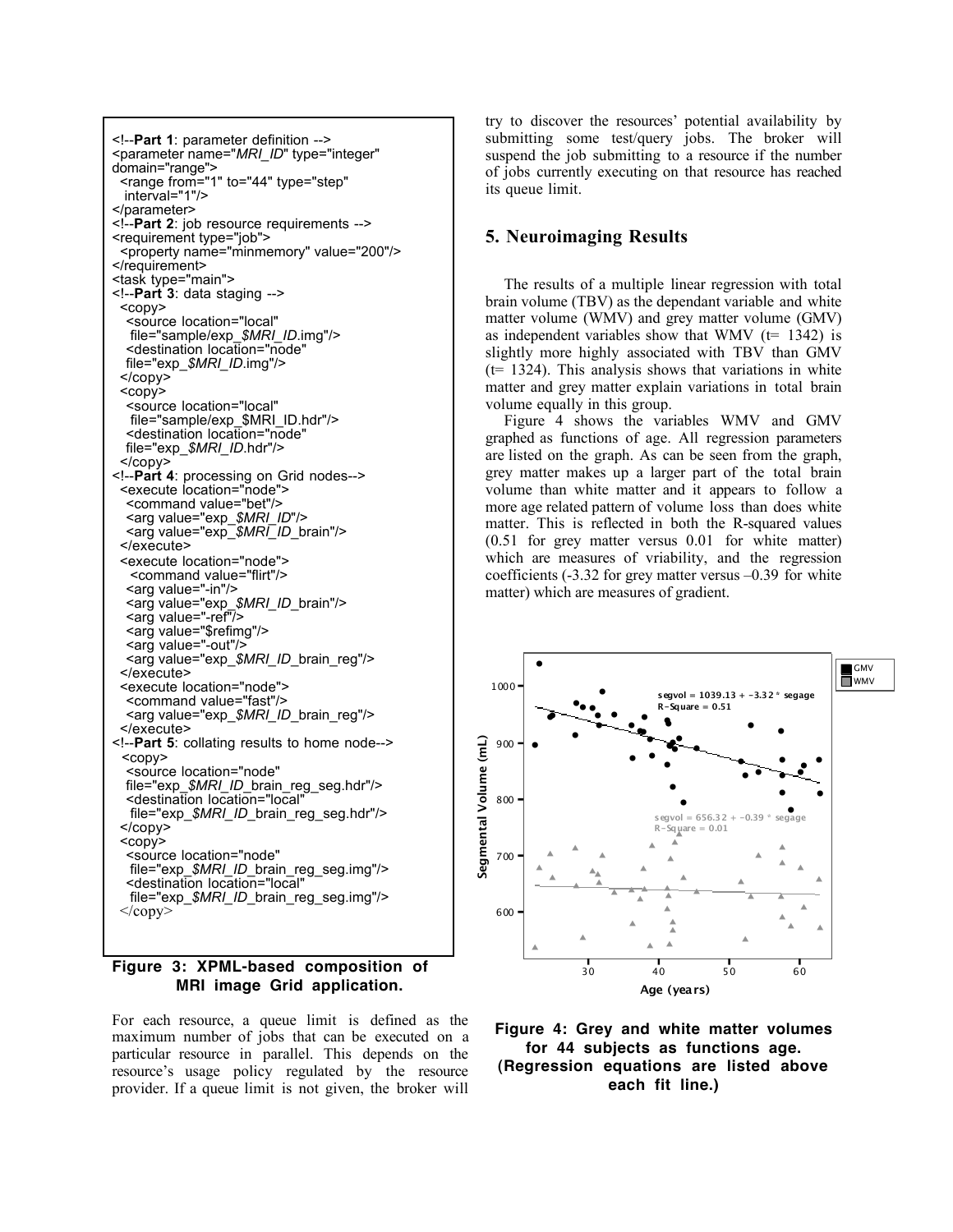# 6. Results of Grid computing performance

The maximum throughput of a resource at a certain time is estimated by  $T_R \geq T_n - QL / P$ , where  $T_R$  refers to the resource throughput,  $T_n$  refers to the processing ability (on the application) of each computing node provided by the resource, *QL* refers to the queue limit, and *P* refers to the maximum number of jobs allowed to be executed in parallel on each computing node. For the purpose of estimation, *P* was set to 1 in this experiment, so  $T_R \approx T_n - QL$ .

 $T_n$  was discovered for each cluster by running the *stage-in -> bet -> flirt -> fast -> stage-out* flow manually on each resource. The images in our experiment were divided into 2 sets, one set of 16 x 8.1MB 8 bit images, and one set of 28 x 16.3MB 16 bit images. This reflects the varying size and quality of neuroimaging data. One image from each set was selected and the result shown in Table 2.

For the 16.3MB images:

$$
T_{n(SGE)} : T_{n(PBS)} : T_{n(Globus)} =
$$
\n(1/283.61) : (1/323.10) : (1/329.16) = 1.16 : 1.01 : 1  
\nFor the 8.1MB images:  
\n
$$
T_{n(SGE)} : T_{n(Globus)} =
$$

 $(1/235.92):(1/297.79):(1/306.82)=1.30:1.03:1$ 

Figure 5 shows the number of jobs submitted and finished as functions of time elapsed for each of the three platforms. Figure 6 shows the total jobs submitted and finished by different resources at different times.

Figure 7 shows the comparison of the number of jobs completed by three different resources. Eight jobs were finished on the Globus platform with queue limit set to two, while 18 jobs were finished on both the PBS and SGE platform with both queue limits set to 5.

## 7. Analysis of Grid performance

The total waiting time in this experiment was 30 minutes (1800 seconds), from which the broker overhead can be calculated. Figure 8 shows the scenario that jobs being scheduled resources. The ideal total waiting time of the experiment can be estimated to be  $\max\{T_{SGE}, T_{PBS}, T_{Globus}\}\,$ , where  $T_{SGE}$  can be calculated by aggregating all the execution time of all jobs (including the small and large images) together:

.

$$
T_{[SGE/PBS/Globus]} = \sum T_{stage-in} + \sum T_{stage-out}
$$
  
+1/5× $\sum T_{exec}$ 



**Figure 5. A Snapshot of number of jobs submitted and finished by on the resources at different time.**



**Figure 6. A Snapshot of number of jobs submitted and finished by all resources at different time.**



**different resources at different time.**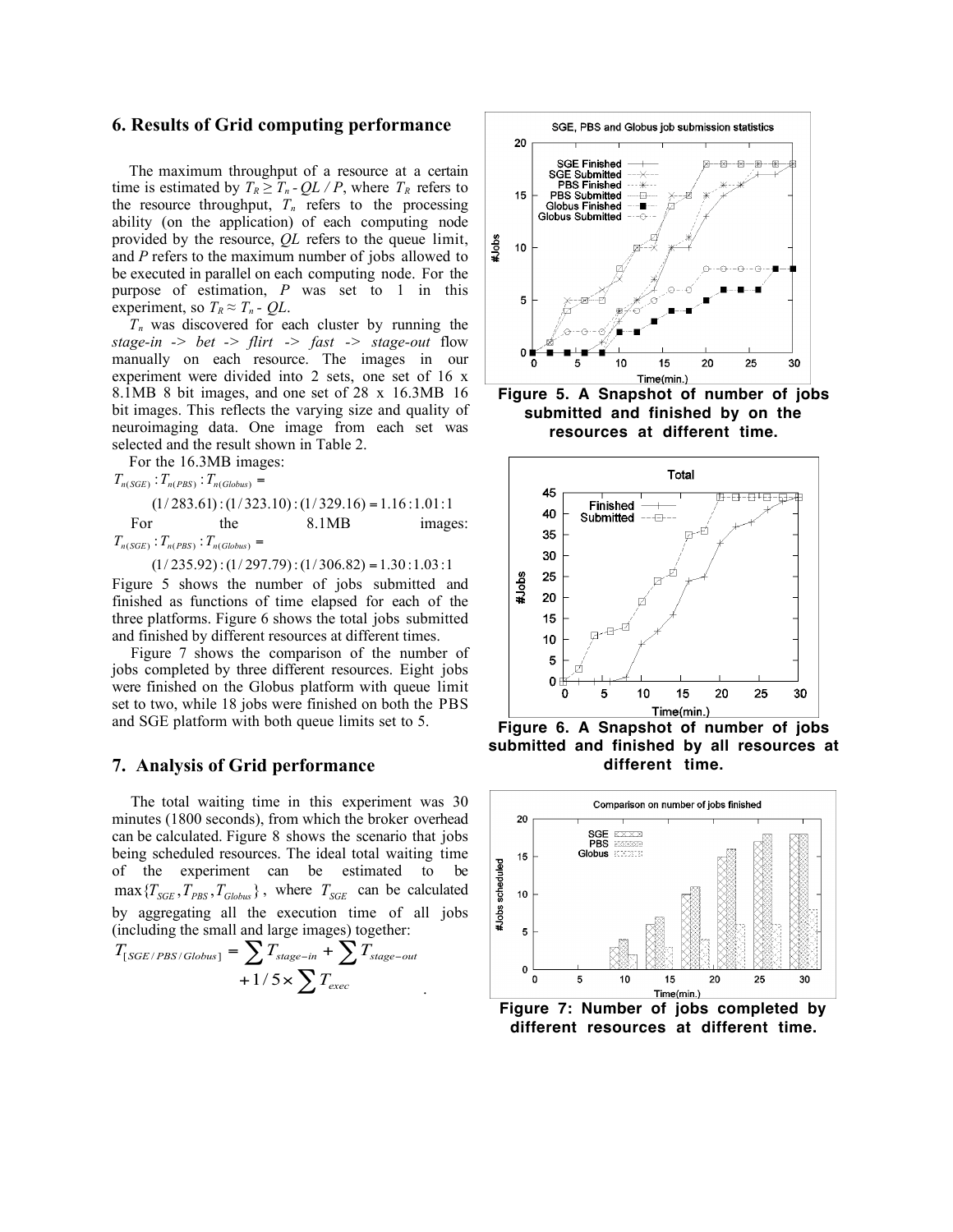| Image<br>size<br>(MB)      | Resource                        | Time taken (sec) for different<br>operations to complete |      |               |       |  |
|----------------------------|---------------------------------|----------------------------------------------------------|------|---------------|-------|--|
|                            |                                 | stage-<br>in                                             | Exec | stage-<br>out | Total |  |
| 8.1<br><b>MB</b><br>image  | Manjra<br>Cluster,<br>Melbourne | 2.19                                                     | 232  | 1.42          | 235   |  |
|                            | Mac<br>Cluster.<br><b>HFI</b>   | 1.72                                                     | 294  | 1.25          | 297   |  |
|                            | APAC.<br>Canberra               | 4.13                                                     | 300  | 2.25          | 306   |  |
| 16.3<br><b>MB</b><br>image | Manjra<br>Cluster,<br>Melbourne | 3.39                                                     | 278  | 1.75          | 283   |  |
|                            | Mac<br>Cluster,<br><b>HFI</b>   | 2.25                                                     | 319  | 1.59          | 323   |  |
|                            | APAC,<br>Canberra               | 7.01                                                     | 318  | 3.53          | 329   |  |

**Table 2: A single node performance comparison.**



**Figure 8: Number of small and large jobs scheduled to different Grid resources.**

According to Table 2, we have:  $+(232.31*4+278.47*14)/5=1051.96$  $T_{SGE} = (2.19 + 1.42)^* + 4 + (3.39 + 1.75)^* + 14$  $+(294.82 * 6 + 319.26 * 12) / 5 = 1183.91$  $T_{PBS} = (1.72 + 1.25)^* 6 + (2.25 + 1.59)^* 12$  $+(300.44*6+318.62*2)/2=1279.30$  $T_{Globus} = (4.13 + 2.25)*6 + (7.01 + 3.53)*2$ 

The execution time can be parallelized, while the data staging cannot, because the stage-in and stage-out shares the same bandwidth. The estimated ideal waiting time is:

 $T_{total}$  = max {1051.96,1183.91,1279.30} = 1279.30

Therefore the total overhead is about 1800-1279=521 seconds. This includes the cost of Gridbus broker startup, scheduling, remote job submission and monitoring, stdout/stderr transfer, as well as the local job submission/schedule time of PBS, SGE and Globus.

# 8. Conclusion and Future Work

The computational requirements of MRI neuroimaging data analysis application are presented in the context of Grid computing. The proposed Grid architecture develops the necessary mechanisms for composing MRI data analysis tasks as a Grid application. Data analysis was carried out on Grid resources using the Gridbus resource broker and various distributed clusters accessed using either SSH or Globus services. Experimental results of Grid time variables and scientific results derived from the analysis demonstrate the feasibility of a Grid computing environment for neuroscience applications that support collaborative scientific studies by sharing resources.

We plan to enhance the Grid environment by developing a portal based workflow environment with virtual organization-based authorization mechanisms at MRI data level including handling privacy concerns and curate results automatically. This will be achieved by making use of Gridbus workflow and Portlets hosted under GridSphere environment. We also plan to extend MRI databases access using Web services technologies.

### 9. References

[1] Egan, G. F. (2004). Neuroinformatics: the development of shared neuroscience databases and tools at the Australian National Neuroscience Facility. *The 11th International Conference on Neural Information Processing*.

[2] Amari, S., Egan, G. F., et al. (2002). "Collaborative neuroscience: neuroinformatics for sharing data and tools." *Integrative Neuroscience* 1: 117-128.

[3] Buyya, R., Date, S., et al. (2004). "Neuroscience Instrumentation and Distributed Analysis of Brain Activity Data: A Case for eScience on Global Grids." *Concurrency and Computation: Practice and Experience*.

[4] Toga, A. W. (2002). "Neuroimage databases: the good, the bad and the ugly." *Nature Reviews Neuroscience* 3(302- 309).

[5] Biomedical Informatics Research Network (BIRN). http://www.nbirn.net

[6] Foster, I. and Kesselman, C., *The Grid: Blueprint for a Future Computing Infrastructure*. Morgan Kaufmann Publishers, San Francisco, CA, USA, 1999.